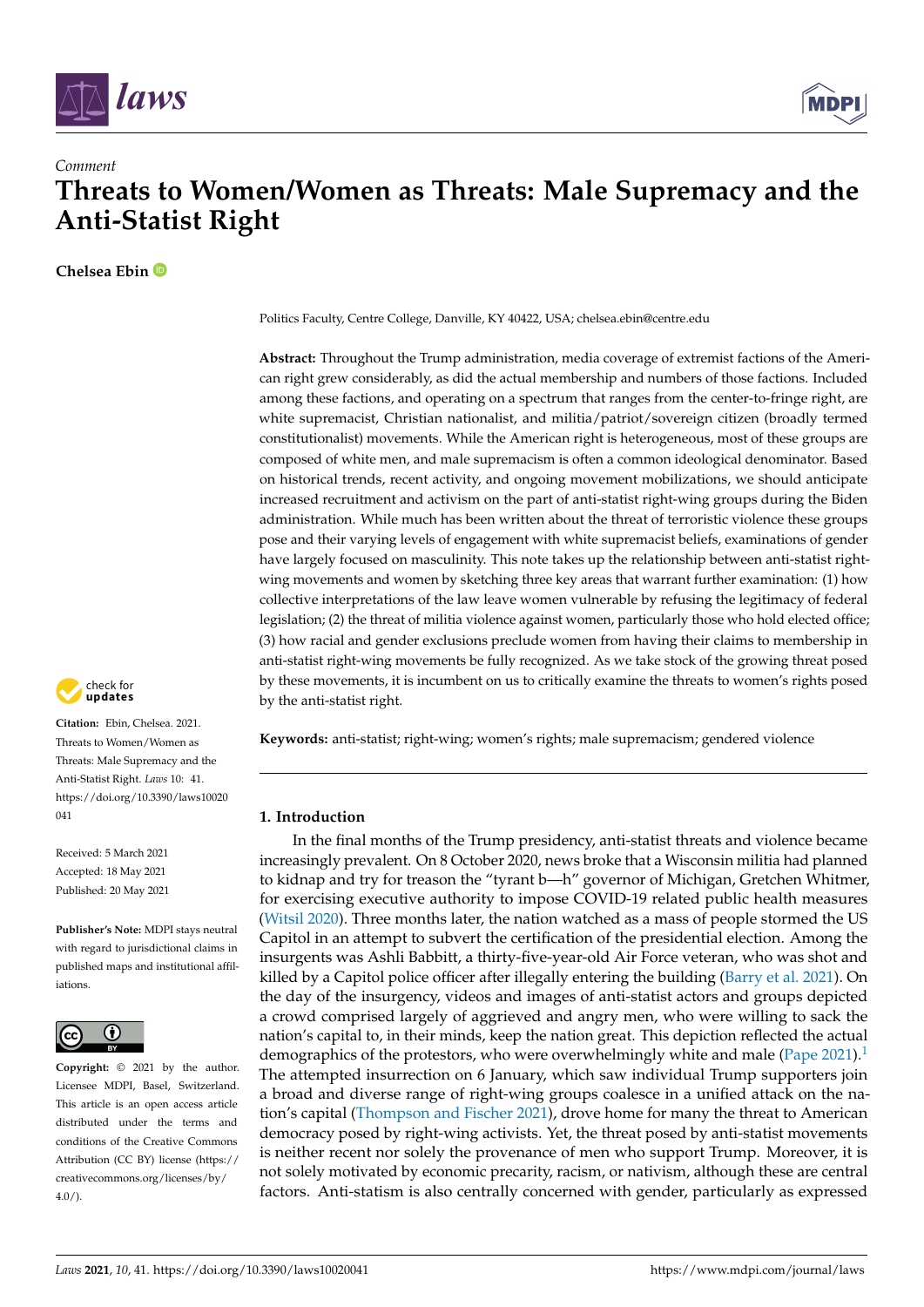through ideologies of masculinity and male supremacism. Stories like those concerning Whitmer and Babbitt help draw our attention to how anti-statist violence is both directed at and perpetrated by women and highlight the need for more complex understandings of how anti-statism can both endanger women and draw them into the movement.

This research note takes up the relationship between anti-statist right-wing movements and women by identifying three key areas that warrant further examination: (1) how anti-statist right-wing interpretations of the law leave women vulnerable by refusing the legitimacy of the federal government and federal legislation; (2) the threat of anti-statist violence against women, particularly those who hold elected office, such as Governor Gretchen Whitmer of Michigan; (3) the role of women as anti-statist right-wing agents whose claims to full membership may be complicated or challenged as a result of racial and gender exclusions. Together, these three areas provide an entry point for considering how we may center gender and gender violence in our understanding of the anti-statist right. In turn, centering gender and gender violence helps us illustrate how discourses of legitimacy/illegitimacy and boundaries of inclusion/exclusion are constructed within anti-statist right-wing movements.

The broad contention of this research note is male supremacism, understood as a complex system that serves to assert, support, and promote the supposed superiority of men, is central to right-wing anti-statism. In other words, it rejects the implicit or explicit contention that we can understand right-wing anti-statism without understanding male supremacism. There are several compelling explanations for the proliferation of anti-statist right-wing movements. Some focus on racism and fears of racial displacement; others examine the influence of capitalism and economic precarity on developing anti-statist attitudes. This note aims not to adjudicate between these explanations; it is to advance the claim that male supremacism should be understood to cut across and operate within these logics. To center male supremacism in our understanding of the anti-statist right-wing requires us to undertake new studies. This research note, focused on identifying areas of future exploration and positing questions that have not yet been answered, is intended as a first step in that direction.

I begin with a brief overview of developing the anti-statist right before turning to an examination of how anti-statist beliefs may threaten the provision of women's rights. This is followed by a cursory examination of how a scholarly focus on patriarchal traditionalist attitudes within the anti-statist right may have led us to downplay the threat of violence to women. Finally, I close by broaching how we should understand women's active participation within anti-statist right-wing movements.

Throughout the Trump administration, media coverage of extremist factions of the American right grew considerably, as did the actual membership and numbers of those factions.[2](#page-10-1) Rather than diminish in response to Trump's electoral defeat, based on historical trends, recent activity, and ongoing movement mobilizations [\(Neiwert](#page-12-3) [2017\)](#page-12-3), we should anticipate increased recruitment and activism on the part of right-wing groups during the Biden administration [\(Tharoor](#page-12-4) [2021\)](#page-12-4). As we take stock of the growing threat, the right poses to American democratic governance broadly, it is incumbent on us to critically examine the relationship between right-wing anti-statism and male supremacism and to investigate the implications of this relationship for the rights of women and other historically marginalized and oppressed groups of people. While by no means exhaustive, the following discussion aims to highlight potential directions for future research in this area.

## **2. Overview of the Development of Anti-Statist Right-Wing Movements**

While the landscape of the American right is heterogeneous, most right-wing groups are composed of white men, and male supremacism is increasingly a common ideological denominator [\(Bates](#page-11-1) [2021\)](#page-11-1). Much has been written about the threat of terroristic violence right-wing groups pose [\(Auger](#page-11-2) [2020;](#page-11-2) [Jones et al.](#page-12-5) [2020;](#page-12-5) [Rotella](#page-12-6) [2021\)](#page-12-6); the origins, varying levels of engagement with, and development of white supremacist beliefs within the right [\(Gordon](#page-11-3) [2017;](#page-11-3) [Belew](#page-11-4) [2019;](#page-11-4) [Rosenthal](#page-12-7) [2020,](#page-12-7) pp. 125–48); and new modes and technologies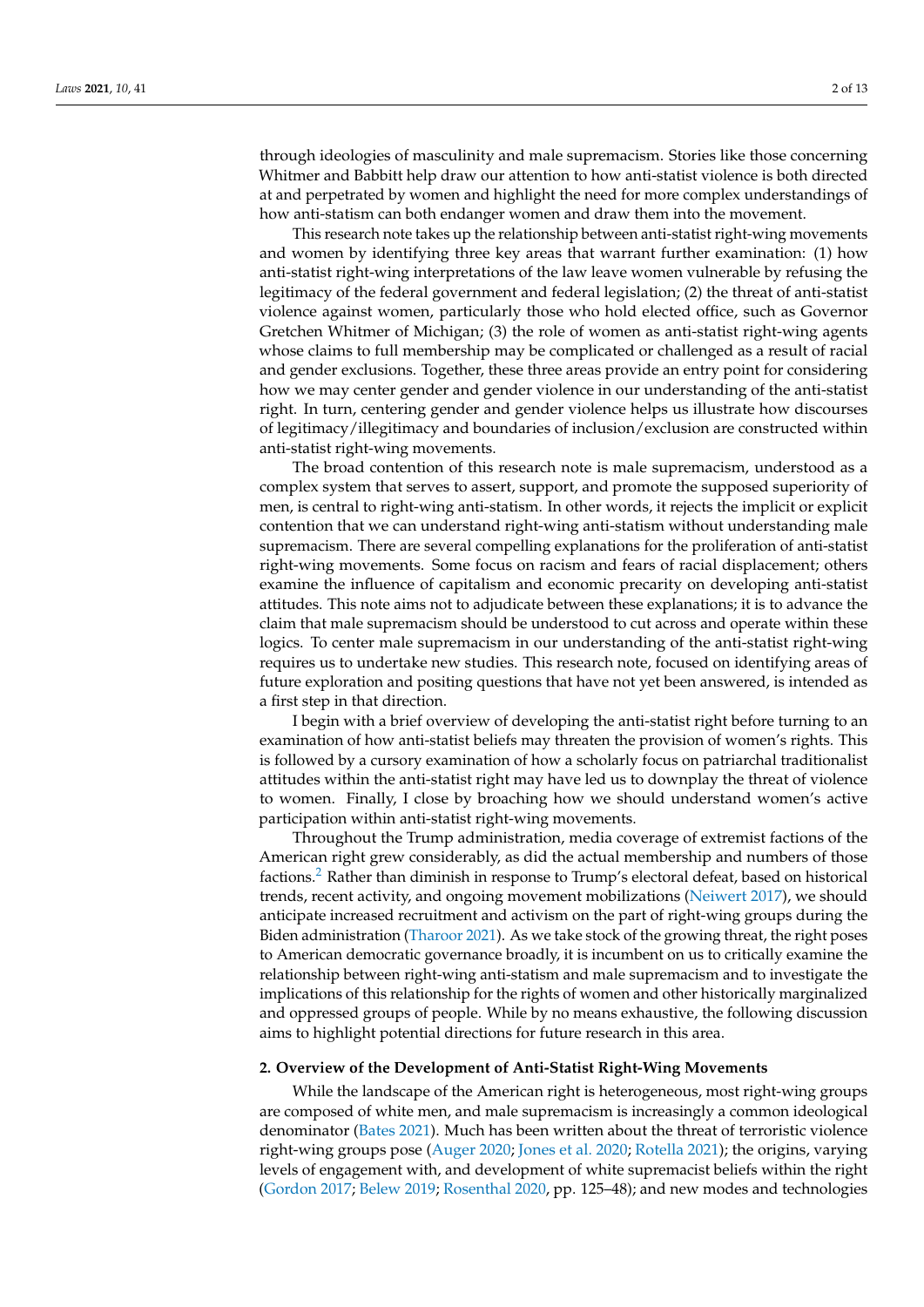of recruitment [\(DeCook](#page-11-5) [2020;](#page-11-5) [Miller-Idriss](#page-12-8) [2020\)](#page-12-8). Comparatively, fewer works on the right have centered analysis of either male supremacism or the agency of women [\(Jeansonne](#page-11-6) [1996;](#page-11-6) [Blee](#page-11-7) [2002;](#page-11-7) [Darby](#page-11-8) [2020\)](#page-11-8). Works that do engage with questions of gender have tended to focus on the performance and production of discourses and ideologies of masculinity [\(Ferber](#page-11-9) [1998;](#page-11-9) [Gallaher](#page-11-10) [2003\)](#page-11-10). This lacuna is particularly pronounced in the scholarship on anti-statist right-wing movements, such as those represented by militia and patriot groups as well as sovereign citizens.

Scholars whose work focuses on sovereign citizens and militias/patriot movements have argued that each should be treated as distinct as they possess distinctive ideologies, utilize specific strategies, and pose diverse threats [\(Cooter](#page-11-11) [2013;](#page-11-11) [Berlet](#page-11-12) [2004\)](#page-11-12). However, in the aftermath of the 6 January insurrection, when it became evident that a wide range of anti-statist movements were converging, and for the purposes of this note, which is focused on the generalized dangers posed by anti-statist thought, I am choosing to treat them holistically. Doing so allows for an engagement with the shared challenges these groups pose, even as it requires a flattening of the more granular ideologies and the specificity attendant to recruitment for each subgroup.

In their typology of the right, the sociologists Kathleen Blee and Kimberly Creasap distinguish between the two kinds of movements: conservative and right-wing [\(Blee and Creasap](#page-11-13) [2010\)](#page-11-13). According to Blee and Creasap, the former operates within the institutionalized political system, embracing "patriotism, free enterprise capitalism, and/or a traditional moral order". At the same time, the latter are movements that focus on "race/ethnicity and/or that promote violence" [\(Blee and Creasap](#page-11-13) [2010,](#page-11-13) p. 270). Their typology is useful for highlighting how anti-statist movements occupy a special place within the American right by blurring the distinction between "conservative" and "right-wing". These movements uniquely engage in acts of anti-state violence while simultaneously operating in the register of hyper-patriotism.

The anti-statist right-wing encompasses two main sub-movements: (1) the militia and patriot movements; and (2) the sovereign citizen movement [\(Southern Poverty Law Center](#page-12-9) [SPLC\)](#page-12-9). These groups are dominated by white men [\(Gallaher](#page-11-10) [2003\)](#page-11-10) and united by a "core principle . . . that the federal government (along with state governments in some cases) is illegitimate and must be resisted by any means necessary" [\(Jackson](#page-11-14) [2019a,](#page-11-14) p. 7). They are broadly distinguished from one another by the former's refusal of all governmental authority and avowal of the sovereignty of the individual [\(Berger](#page-11-15) [2016;](#page-11-15) [Sarteschi](#page-12-10) [2020\)](#page-12-10) and the latter's use of overt patriotic symbolism to express its hostility toward the federal government.

Both broad groupings can be said to have their origins in the anti-Semitic, white supremacist, and anti-government Posse Comitatus movement of the 1970s [\(Berger](#page-11-15) [2016;](#page-11-15) [Cooter](#page-11-11) [2013;](#page-11-11) [Gallaher](#page-11-16) [2016;](#page-11-16) [Pitcavage](#page-12-11) [2001\)](#page-12-11). Founded by Henry L. "Mike" Beach, a businessman and former member of the anti-Semitic and fascist Silver League, and the white supremacist William Potter Gale, the "loosely organized Posse movement" taught that the federal government was illegitimate and "that no entity above the county sheriff's posse possesses constitutional validity" [\(Barkun](#page-11-17) [1997,](#page-11-17) p. 69). The movement appealed to those on the right, who were: experiencing economic precarity [\(Berlet and Sunshine](#page-11-18) [2019\)](#page-11-18), opposed to the government taking action in defense of African American civil rights and anti-abortionists, Christian millennialists and dominionists, among others [\(Berlet and Lyons](#page-11-19) [2000\)](#page-11-19). It also drew on the white supremacist and anti-Semitic belief system propagated by the religiously inspired white nationalist movement termed Christian Identity [\(Barkun](#page-11-17) [1997\)](#page-11-17).

Between the 1970s and the early 1990s, there was slow and unorganized growth on the anti-statist right. Conspiracist theories about the illegitimacy of the federal government continued to percolate, shifting from the explicitly anti-Semitic belief that there was a Zionist Occupied Government to the belief that the US government has fallen under the spell of a "new world order" orchestrated by the United Nations and/or other foreign power [\(Gallaher](#page-11-10) [2003;](#page-11-10) [Perliger](#page-12-12) [2021\)](#page-12-12). During this period, there was movement in developing the sovereign Citizen legal framework, which purports to provide subscribers with the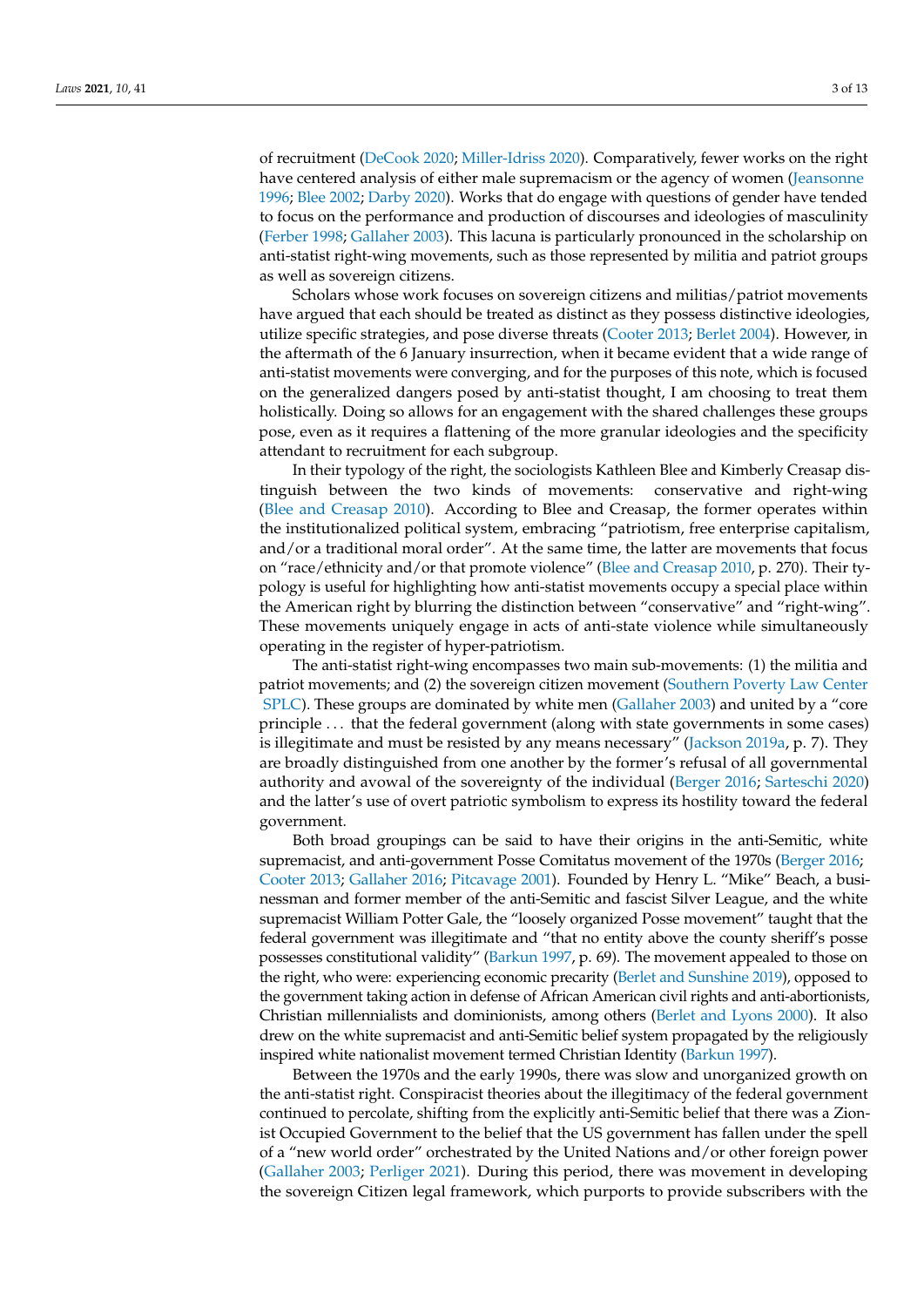tools for rejecting the authority and legitimacy of the federal government [\(Berger](#page-11-15) [2016\)](#page-11-15), and an attempt by Gale to form the "Unorganized Militia of the Committee of States". As right-wing analyst Mark Pitcavage explains, "Gale appropriated the term unorganized militia from federal law; by so doing, he hoped to link his group to the militia mentioned in the constitution and federal and state law" [\(Pitcavage](#page-12-11) [2001,](#page-12-11) p. 960).

While the militia movement clearly had its origins in earlier white supremacist movements, it did not solidify until after 1994, in the aftermath of two highly publicized and botched federal standoffs ostensibly carried out due to weapons violations [\(Cooter](#page-11-11) [2013;](#page-11-11) [Gallaher](#page-11-10) [2003\)](#page-11-10). These federal law enforcement confrontations, first at Ruby Ridge, in Idaho, with the Weaver family, and later in Waco, Texas, with the Branch Davidian religious community, were perceived by self-identified patriots as an overreach of federal authority and thought to reflect the growing threat posed by the government to individual's Second Amendment rights [\(Berlet and Lyons](#page-11-19) [2000,](#page-11-19) pp. 817–65). The perceived threat of an armed confrontation with the federal government helped to solidify the belief among nascent militia members that they had a constitutional obligation and duty to protect themselves. No longer expressly white nationalist, the militia movement in the early to mid-1990s drew on postwar arguments and identities developed in the aftermath of the Vietnam War [\(Belew](#page-11-4) [2019;](#page-11-4) [Mason](#page-12-13) [2002,](#page-12-13) pp. 9–45) and gained momentum by capitalizing on fears of racial unrest in the aftermath of the Rodney King riots, economic instability and dislocation caused by the farming crisis of the 1980s, and the "radicalization of the gun rights movement" [\(Pitcavage](#page-12-11) [2001,](#page-12-11) p. 962).

While its public growth was interrupted by the 1995 Oklahoma City Bombing, after Timothy McVeigh was erroneously identified as a militia member, anti-statist ideologies continued to percolate [\(Cooter](#page-11-11) [2013\)](#page-11-11). Dealt another blow by the 2001 terrorist attacks on the Twin Towers, David Neiwert has shown how right-wing anti-statism was redirected toward producing "9/11 Truther" conspiracies and the policing of the Southern border, with groups like the anti-immigrant Minutemen, who rose to fame by pledging to patrol the country's Southern border, gaining widespread attention. For a brief period, after a series of high visibility criminal actions by affiliates led the Minutemen to collapse, right-wing anti-statism appeared to be relegated to the actions of individual sovereign citizens [\(Neiwert](#page-12-3) [2017,](#page-12-3) pp. 150–87). However, this perception was a misguided one that failed to consider the growing extremism and radicalization of right-wing media, which continued to actively promote anti-statist ideologies [\(Neiwert](#page-12-3) [2017,](#page-12-3) pp. 150–87). By 2009, capitalizing on new technologies that facilitated recruitment, and seemingly in response to the election of the country's first Black president and a global Great Recession, right anti-statist movements grew exponentially [\(Cooter](#page-11-11) [2013\)](#page-11-11). This so-called "second wave" of the militia movement [\(Perliger](#page-12-12) [2021\)](#page-12-12) has continued to form new organizations, like the Oath Keepers and Three Percenters, to recruit new members and to forge new alliances on the right. These new iterations are characterized by their embrace of a more national, rather than hyper-localized, identity, increased online, and therefore, decentralized, communication, and the increased "prominence of law enforcement and military veterans in their ranks," giving rise to concerns about the growing threat they pose to national security [\(Perliger](#page-12-12) [2021\)](#page-12-12).

The historical development of the right-wing anti-statist movement that is sketched here is well-trodden territory. Accounts of developing these movements often identify key female characters, such as Amy Cooter's account of the role played by the attorney Linda Thompson in attempting to mobilize a militia defense of the Branch Davidians during the Waco siege [\(Cooter](#page-11-11) [2013,](#page-11-11) pp. 46–47). However, due to the overwhelmingly male composition of the groups, they tend to take male organizing and the framework of masculinity as a given. There is, therefore, room for producing revisionist histories of developing right-wing anti-statism that center gender. For example, more work could be done to center women's labor, understood concerning their ideological contributions and the domestic work that made possible men's participation in these groups. Additionally, while much has been written about women's reproductive capacity concerning the white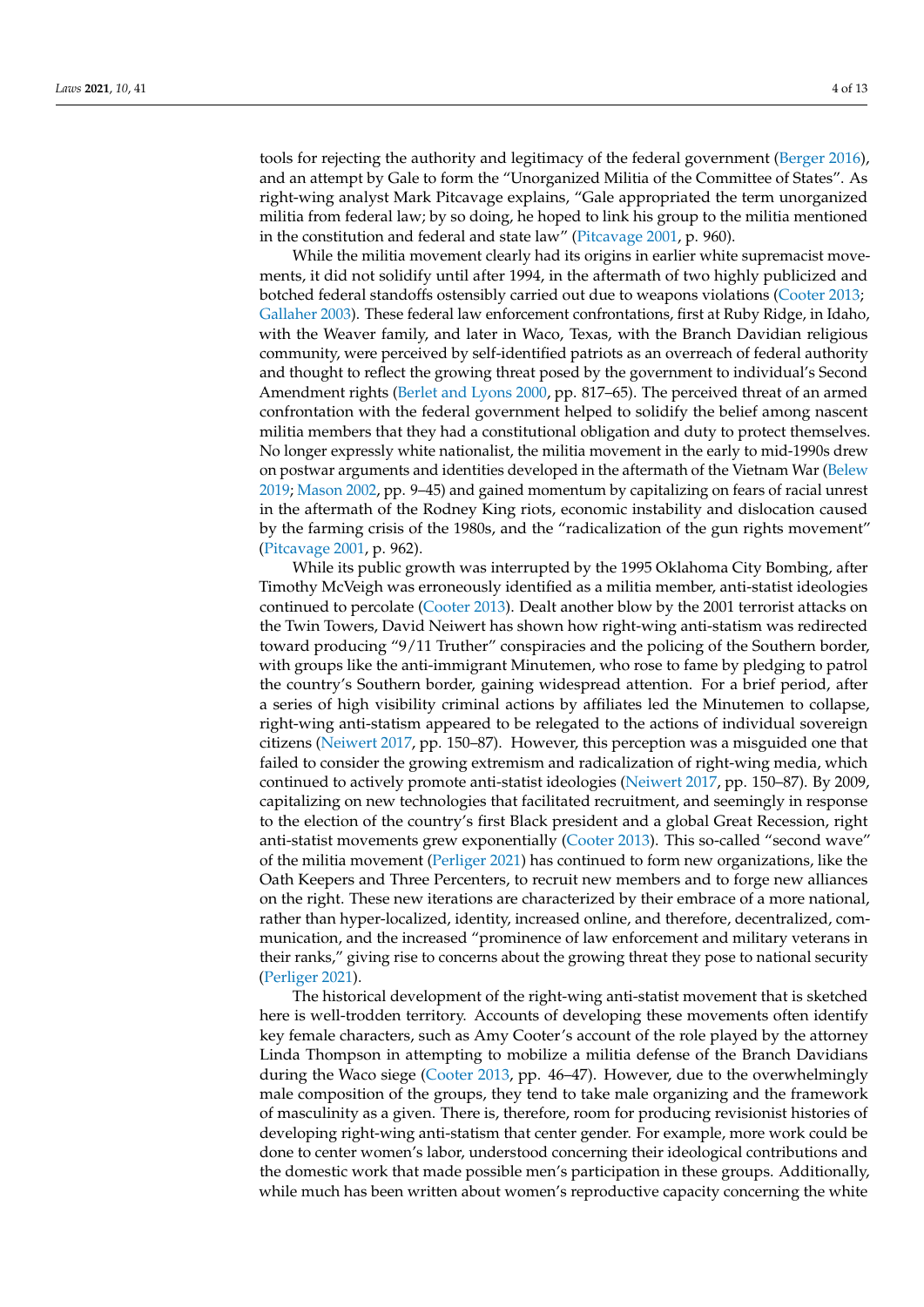supremacist right [\(Blee](#page-11-7) [2002;](#page-11-7) [Belew](#page-11-4) [2019;](#page-11-4) [Ferber](#page-11-9) [1998\)](#page-11-9), an examination of anti-statist rightwing sexual politics—between men as well as concerning women—could significantly contribute to our understanding of the movement and its related groups. Finally, there is a need for both more granular, ethnographic accounts of women's lived experiences of anti-statist right-wing groups and a more overarching, structural analysis of the specific factors that contribute to women's support for the movement.

## **3. The Anti-Statist Right-Wing Belief System and Threats to the Protection of Women's Rights**

Taken as a whole, the anti-statist right-wing movement is characterized by a belief in the illegitimacy of the government. For those more traditionally affiliated with the militia movement, this results from the federal government's occupation by a Zionist and/or global power [\(Gallaher](#page-11-10) [2003\)](#page-11-10); for those on the sovereign Citizen side of the movement, it results from the federal government becoming a "corporation" [\(Berger](#page-11-15) [2016\)](#page-11-15). While ostensibly concerned with limiting the authority, power, and scope of the federal government, where the federal government to be deemed illegitimate and its powers sharply constrained, the provision of rights afforded to women, people of color, and LGBTQ+ folks would be endangered.

Across the board, movement members believe that the federal government is the greatest threat to liberty. This belief is frequently articulated concerning one and/or all of three claims: (1) the Fourteenth Amendment is invalid [\(Berger](#page-11-15) [2016\)](#page-11-15); (2) the highest legitimate level of authority is the county sheriff [\(Jackson](#page-11-20) [2019b\)](#page-11-20); and (3) individuals have the right to "nullify" laws they view as unconstitutional [\(Jackson](#page-11-20) [2019b\)](#page-11-20). Taken together, these three beliefs produce a political outlook that privileges the rights of only some individuals and offers extremely limited recourse for the protection of civil rights and liberties for women, people of color, and other historically marginalized and oppressed groups. Not all militia and patriot movement members ascribe to the belief that the Fourteenth Amendment is invalid, as sovereign citizens do. $3$  However, there is a general agreement that the federal government is both tyrannical and illegitimate. By extension, any action the federal government takes to enforce and apply the Equal Protection and Due Process clauses in the Fourteenth Amendment to the states is likewise illegitimate.

Questioning the legitimacy of the Fourteenth Amendment renders vulnerable those who are most dependent on the safeguards it affords. For example, it is not difficult to see how anti-statist right-wing movement members could also view the passage and enforcement of federal legislation that affirmatively protects the rights and/or interests of women, racial minority groups, and (more recently) LGBTQ+ individuals, such as the 1964 Civil rights Act (CRA), the 1965 Voting rights Act (VRA), or the 1994 Violence Against Women Act (VAWA), as all similarly unlawful. Even though applying Fourteenth Amendment protections to women has been uneven [\(Lapidus](#page-12-14) [2002\)](#page-12-14), and the Constitutional status of the rights of women (among others) remain ill-defined in the absence of an Equal rights Amendment [\(MacKinnon](#page-12-15) [2014\)](#page-12-15), in conjunction with federal laws, the Fourteenth Amendment remains the most effective vehicle for the promotion of gender equality. Despite their limitations in remedying pervasive and systemic inequalities, legislative acts like the CRA, VRA, and VAWA are the most effective means of advancing formal equality, guaranteeing minimal protections, and providing federally backed remedies for harms perpetrated against historically marginalized groups. Anti-statist arguments that disavow the legitimacy of the federal government and/or the Fourteenth Amendment do not need to directly aim at these rights and protections to threaten them. Rather, they may be simply collateral damage in a war against the tyranny of a strong federal government. Regardless of whether anti-statist groups intentionally target these rights and protections, they promote a political worldview that, if enacted, would be dangerous to women, people of color, and LGBTQ+ individuals.

Anti-statist right-wing thought also poses a challenge to the enforcement and protection of these rights by demanding the devolution of authority to the most local level of enforcement. As Sam Jackson has detailed, the Constitutional Sheriffs and Peace Officers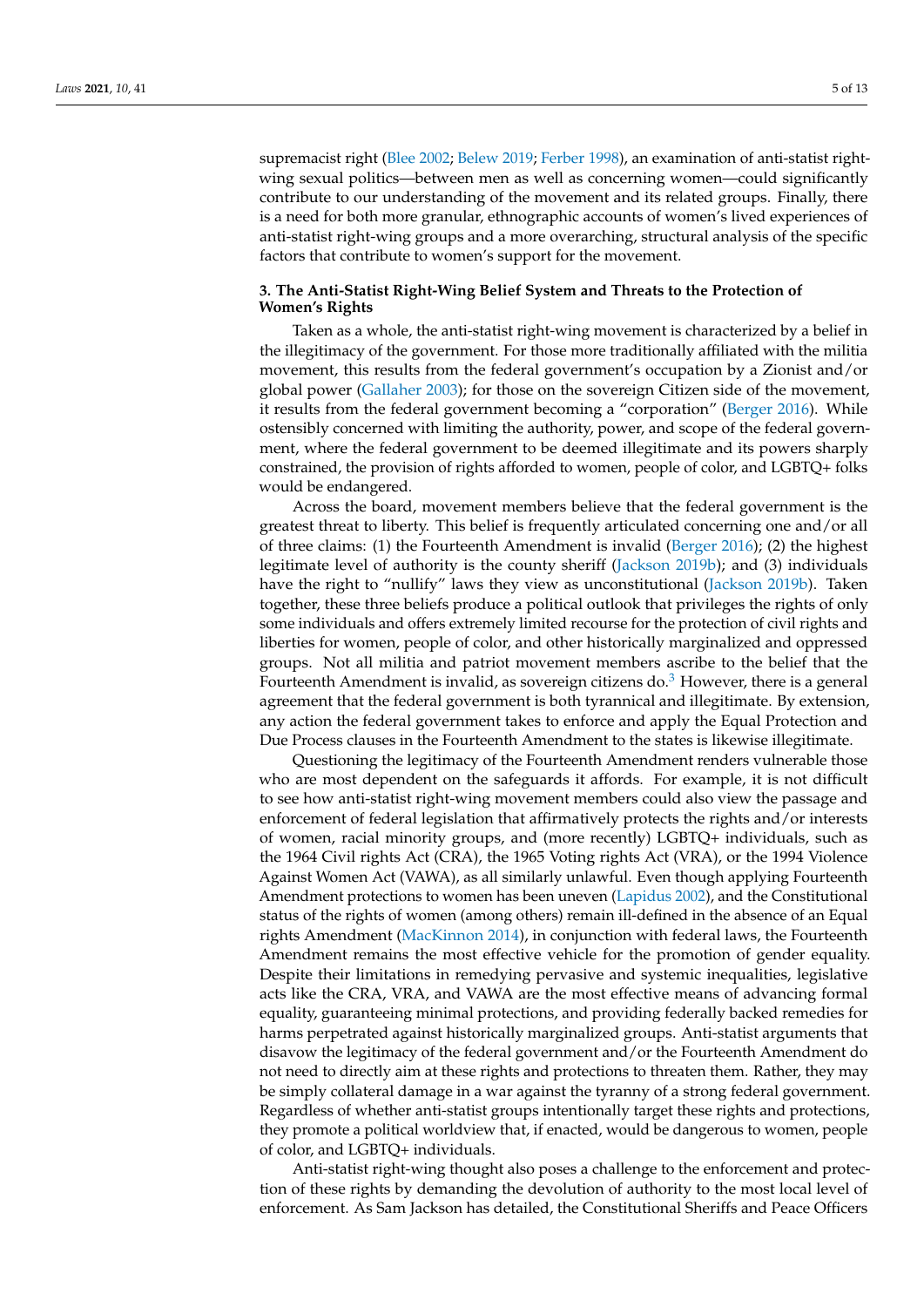Association (CSPOA) argues that sheriffs should actively resist the enforcement of federal laws. He writes, "These ideas are framed as a defense of individual liberty against tyranny; in practice, CSPOA and others, who make similar arguments have encouraged county sheriffs to issue ultimatums to IRS officials and U.S. Marshals, suggesting that they should threaten to use their powers of arrest to prevent the enforcement of federal laws and court orders that CSPOA members view as violating the Constitution" [\(Jackson](#page-11-14) [2019a,](#page-11-14) p. 12). Arguments against the enforcement of federal law have tended to be framed in relation to gun rights [\(Jackson](#page-11-20) [2019b\)](#page-11-20) and the refusal to recognize federal ownership of property as in the case of the Malheur National Wildlife Refuge occupation [\(Gallaher](#page-11-16) [2016\)](#page-11-16). However, one need only recall the racial injustices perpetrated under the guise of "local authority", including sharecropping and lynching, during Jim Crow [\(Farbman](#page-11-21) [2019,](#page-11-21) pp. 480–82) to conjure the potential and real dangers that such a devolution of law enforcement could entail for vulnerable populations.

Further representing the embrace of an ideology of decentralized and devoluted power and authority, anti-statist right-wing movements, such as the Three Percenters, have also promoted the idea of "popular nullification". Sam [Jackson](#page-11-20) [\(2019b\)](#page-11-20) details how the founder of the Three Percenters, Mike Vanderboegh, promoted the idea that a refusal to observe gun control laws could be justified through a combination of "nullification" and the "frame appropriation" of civil disobedience. Proponents of the idea of popular nullification, Jackson explains, "argued that the nullity of a law flowed from the law's substantive unconstitutionality, and thus nullity was an intrinsic quality of any unconstitutional law" [\(Jackson](#page-11-20) [2019b,](#page-11-20) p. 7). By virtue of the right to popular sovereignty, every individual is empowered to recognize the "intrinsic nullity" of law and thereby hold it invalid. From this standpoint, individual rights entitle the individual to effectively stand outside of and above the constitutional law.

Of course, popular nullification is incompatible with the rule of law; or as Jackson writes, "Radical understandings of the people as the final interpreters of the Constitution are incompatible with the dominant understanding of judicial supremacy in the US, where the Supreme Court is the final authority on what is and is not constitutional" [\(Jackson](#page-11-20) [2019b,](#page-11-20) p. 8). Despite this ideological inconsistency, the concept of popular nullification provides a justificatory schema for patriotism alongside a refusal to recognize the legitimacy of one's government. It also provides a justificatory schema for refusing to recognize the legal rights and protections afforded to women. To illustrate the potential dangers that popular nullification can pose to women, one needs to look no further than the anti-abortion movement.

In her groundbreaking examination of the anti-abortion movement, Carol [Mason](#page-12-13) [\(2002\)](#page-12-13) details the crossover appeal and allegiances between extremist anti-abortion and anti-statist right-wing activists. While taking pains to maintain the distinctions between the two movements, Mason artfully identifies how anti-abortion activists draw on post-Vietnam War tropes of masculinity (defined in relation to the returning soldier-warrior) and an entitlement to exercise violence (as "defenders" of the nation/unborn) to justify their violation of the law when exercised against individuals and institutions, who provide access to safe and legal abortion. Drawing on the example of the "Olympic Park" antiabortion bomber Eric Rudolph, who was embraced by the white supremacist and anti-statist Christian Identity movement, Mason writes, "His case exemplifies how New War culture connects opposition to abortion (such as blowing up a clinic) with militia practices (such as avoiding bank accounts and Social Security numbers) and racist or anti-Semitic beliefs (such as denouncing the Holocaust as a hoax)" [\(Mason](#page-12-13) [2002,](#page-12-13) p. 32). While anti-abortion activists frame the murder of physicians and the bombing of abortion clinics in terms of a defense of life, it is not difficult to see how their actions can be understood in terms of laying claim to a right to popular nullification.

A recent example, drawn from a protest outside Kentucky's sole abortion clinic, may help to illustrate this point further. Writing for *Ms. Magazine*, Mason spotlights this trend, detailing how a uniformed police officer joined an anti-abortion protest in Louisville at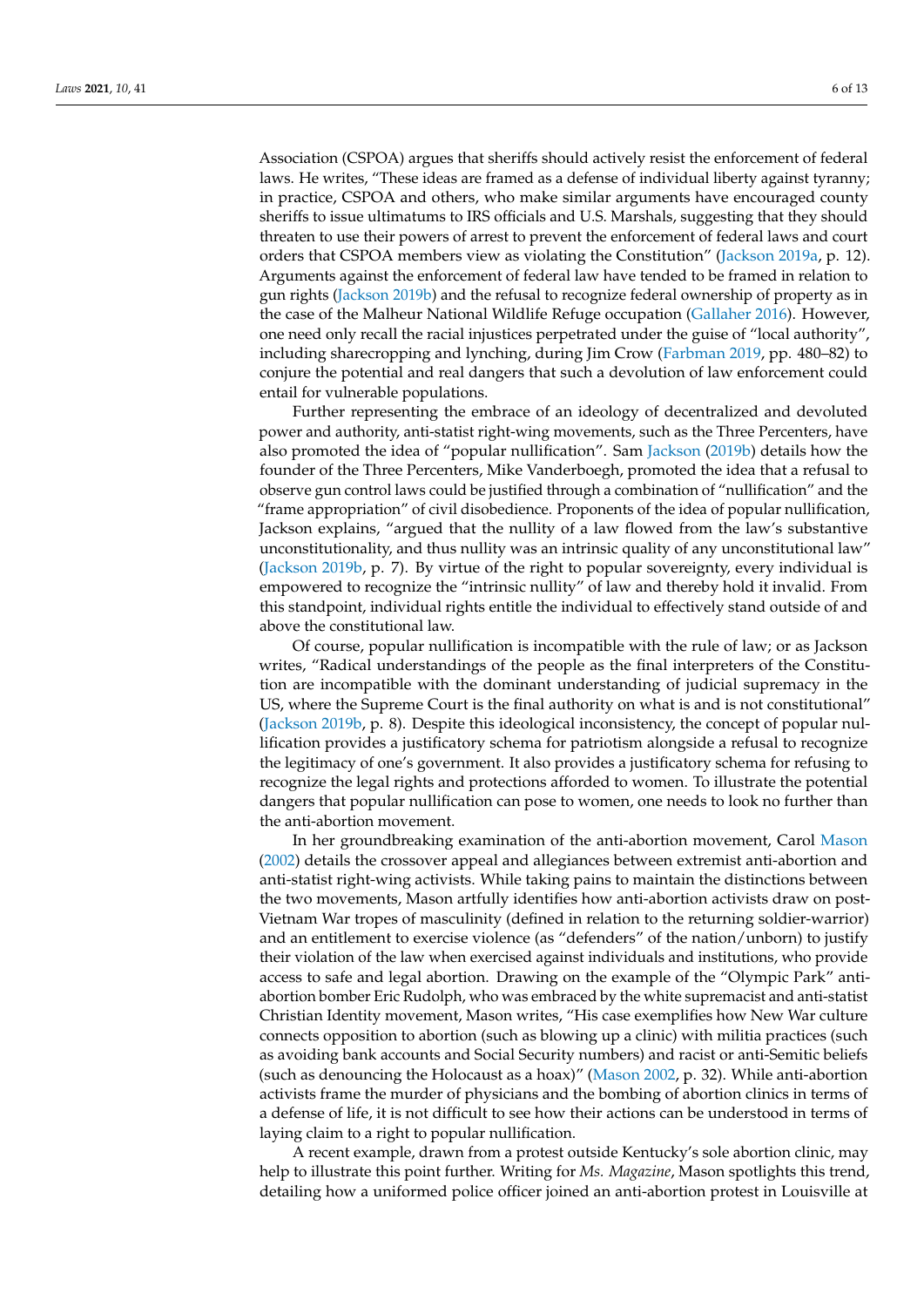the end of February 2021. This action, [Mason](#page-12-16) [\(2021\)](#page-12-16) contends, should be understood in the context of an exhortation to "Ignore Roe", made by Rusty Thompson, founder of Operation Save America, in 2016. In joining a protest that demands the unlawful closure of a *lawful* abortion-providing facility, the Kentucky law enforcement officer effectively aligned himself with those who argue that the law should be subverted.

The use of extremist violence against abortion providers is just one example of how popular nullification can disenfranchise and harm women's rights and reproducing individuals. However, the threat to the rights of women and other vulnerable populations does not stop there. Going forward, we should be attendant to how popular nullification claims, in conjunction with the refusal to recognize Fourteenth Amendment rights to due process and equal protection, could be weaponized against women, members of the LGBTQ communities, and other members of protected classes, including, but not limited to religious, racial, and ethnic minorities. Moreover, we should view anti-statist demands for the devolution of power to the local level with the knowledge that similar arguments have historically been used to oppress and terrorize communities of color and to refuse the recognition and provision of rights to those who are not white and male. The anti-abortion actions of the Kentucky police officer are reminiscent of reports over in the summer of 2020 that law enforcement officers were refusing to respond to calls for help at a domestic violence shelter that had displayed a Black Lives Matter sign [\(Knowles](#page-12-17) [2020\)](#page-12-17). While these are isolated events, they raise important questions about how the refusal to obey the law can be weaponized against women and people of color.

Recent legal scholarship has focused on the "paper terrorist" [\(Loeser](#page-12-18) [2015\)](#page-12-18) and First Amendment [\(Melle](#page-12-19) [2013\)](#page-12-19) strategies employed by sovereign citizens. This research importantly highlights how this group utilizes the courts even as it rejects their legitimacy. However, there is a pressing need to look further into how anti-statist right-wing actors envision the administration of decentralized authority. Scholars should be asking: what are the theoretical and real-world implications of "popular nullification" for the rights of women, LGBT individuals, Black Americans, and people of color? How may the decentralization of authority impact protections for victims of intimate partner, gender-based, and racial violence when local law enforcement is nonresponsive? How may "popular nullification" be wielded to advance white and male supremacist beliefs?

#### **4. The Threat of Violence against "Bad" Women**

On 8 October 2020, the F.B.I announced it had arrested six members affiliated with a Michigan militia called the "Wolverine Watchmen" for plotting to kidnap Democratic governor Gretchen Whitmer [\(Bogel-Burroughs et al.](#page-11-22) [2020;](#page-11-22) [Perliger](#page-12-12) [2021\)](#page-12-12). Media accounts reported on the arrest of additional affiliates. They fleshed out the details of a thwarted plan that extended beyond the kidnapping of Whitmer to include the storming of the Michigan state capital and the kidnapping of the Democratic governor of Virginia, Ralph Northam [\(Witsil](#page-12-0) [2020;](#page-12-0) [McCord](#page-12-20) [2020;](#page-12-20) [Perliger](#page-12-12) [2021\)](#page-12-12). Whitmer was allegedly referred to by militia members as a "tyrant b—h" in response to COVID-19 pandemic restrictions she had authorized. The militia members sought to "take her to Wisconsin and put her on trial for 'treason'" [\(Witsil](#page-12-0) [2020\)](#page-12-0). The Whitmer/Northam kidnapping plot reflects an attempt to operationalize the anti-statist ideologies detailed in the preceding section. However, the gendered language used by the militia members is also suggestive of how claims about the illegitimacy of the government make women especially vulnerable targets for anti-statist extremist violence.

Scholars of anti-statist right-wing movements identify masculinity as central to constructing political identity within these movements [\(Cooter](#page-11-11) [2013;](#page-11-11) [Belew](#page-11-4) [2019;](#page-11-4) [Ferber](#page-11-9) [1998;](#page-11-9) [Gallaher](#page-11-10) [2003;](#page-11-10) [Mason](#page-12-13) [2002\)](#page-12-13). Some of these accounts have focused on producing masculine identity concerning war, drawing attention to the influence of WWII and the Vietnam War, on what Cooter terms producing "masculinized national identity", Belew identifies as the "remasculinization of America", and Mason, drawing on James William Gibson's work, terms the "New War Culture". While much of the emphasis on the "cult of the warrior"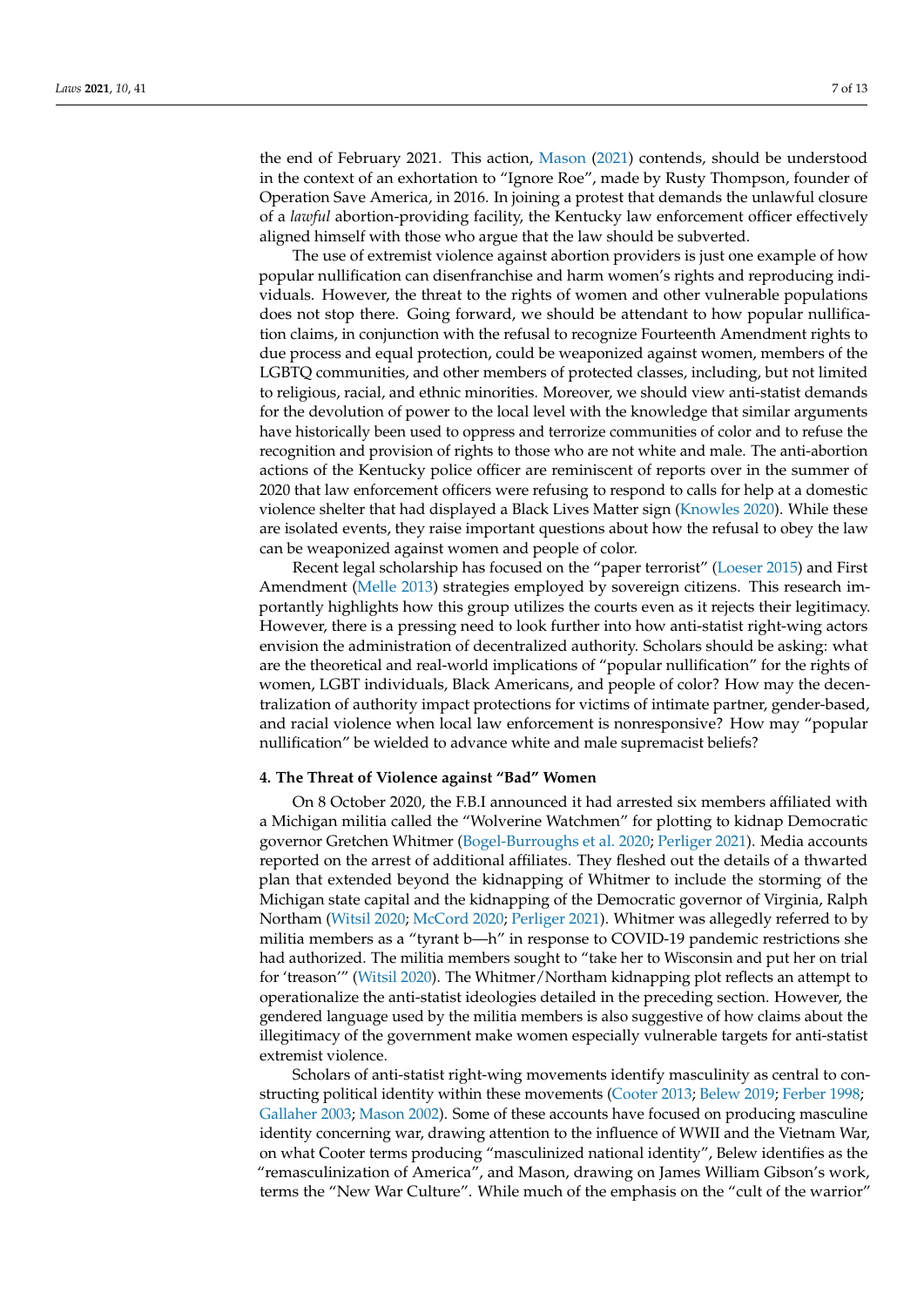[\(Mason](#page-12-13) [2002\)](#page-12-13) is on producing an armed, militant, soldier mentality, the trope of "male protectionism" is necessarily wrapped up in the image of the man as a defender.

Focusing specifically on white power and white supremacist movements, Kathleen [Blee](#page-11-7) [\(2002\)](#page-11-7), Kathleen [Belew](#page-11-4) [\(2019\)](#page-11-4), and Abby [Ferber](#page-11-9) [\(1998\)](#page-11-9) have explored how the perceived need to reproduce white babies to guarantee the continued hegemony of the white race foments patriarchal traditionalist attitudes toward white women. Drawing on conservative Christian beliefs about the need for male headship and dominance and female submission, patriarchal traditionalism seeks to affirm the power and supremacy of the husband/father/man over the wife/child/woman. The man, as father/husband, is granted the status of provider and protector. At the same time, the wife/child is put in a position of being a subservient dependent. White women, who are drawn into this "protective" sphere, are simultaneously disempowered of agency while also accorded special status. Ferber's work, in particular, identifies how white supremacists perceive feminists and "race traitors" as a threat to their continued existence.

Patriarchal traditionalist attitudes, which assert the supremacy of men and code submissive women as "good" and non-submissive women as "bad", permeate anti-statist right-wing movements. As I discuss in the following section, even for those who are coded as "good", patriarchal traditionalism offers a limited and restricted set of roles for women to occupy. For those coded as "bad", the binary and exclusionary logic of patriarchal traditionalism construct a set of very real threats. Taken as the embodied representation of democratic and feminist political positions that tout equality and utilize the government as a means of achieving and upholding equal rights, Governor Whitmer is necessarily a "bad" woman. She is not only a political threat, as a representative of an illegitimate government, but also a gendered threat, as a woman, who is failing to perform her ascribed role. As such, she is exempted from the paternalistic protection accorded to "good" submissive women and subjected to the dual threat of political and sexual violence, guilty not only of treason but also of being a "tyrant b—h".

In a comparative analysis of violence against women in politics in four continents, Mona Lena Krook and Juliana Restrepo Sanín persuasively argue "that violence against women in politics originates in structural violence, is carried out through cultural violence, and results in symbolic violence (understood as masculine dominance) against women" [\(Krook and San](#page-12-21)ín [2020,](#page-12-21) p. 741). They find that attacks on women in politics "relegates them to second-class citizenship, threatening principles of gender equality" [\(Krook and San](#page-12-21)ín [2020,](#page-12-21) p. 752). Following in the vein of their work, we should be attentive to how anti-statist male supremacism undermines democratic values and institutions, reproduces gender inequalities, and makes women the targets of not only symbolic but also physical violence.

In assessing the threat of anti-statist right-wing movements, we should be cognizant of the political and gendered registers in which the discourse of illegitimacy operates. Future research should address how anti-statist right-wing movements produce ideologies of exclusion that leave all of those who fail to perform their ascribed roles vulnerable to physical threats of violence and symbolic expulsion from the body politic.

#### **5. Can "Good" Women Be Patriots?**

However, what about "good" women? Can they occupy diverse positions within these binary categories and be seen as good producers and patriots? It is certainly tempting to read the actions of women like Ashli Babbitt, who was killed storming the Capitol on 6 January [\(Barry et al.](#page-11-0) [2021\)](#page-11-0), and Felicia Konold, who was charged in connection with the insurgency and has since claimed she is a member of the men's-only Proud Boys [\(Hegeman](#page-11-23) [2021\)](#page-11-23), as suggesting that women can, indeed, be full-fledged members of antistatist right-wing movements. However, a more accurate answer, I suggest, is complicated and requires that we view the place and role of women in anti-statist movements from a critical vantage point.

Despite the seeming ideological hostility to women of the anti-statist right, and while women are underrepresented within the movement, they nonetheless operate within and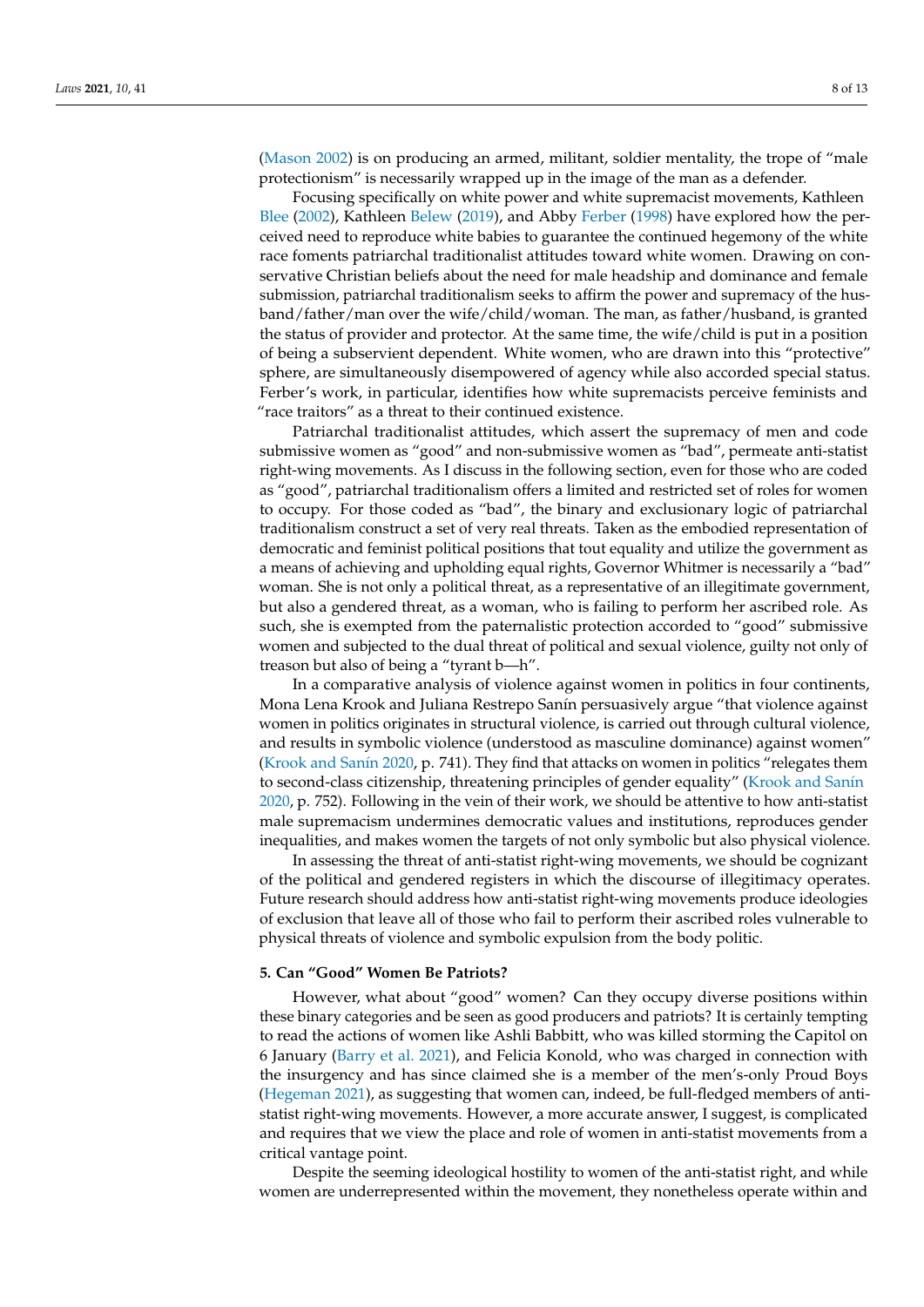exercise influence on anti-statist right-wing groups. Yet, their place within these groups is contingent and contested, giving rise to the need for further exploration.

In their book, *Right-Wing Populism in America* (2000), Chip Berlet and Matthew Lyons identify "producerism" as an organizing logic of the populist right. They explain that producerism is "a doctrine that champions the so-called producers in society against both "unproductive" elites and subordinate groups defined as lazy or immoral" [\(Berlet and](#page-11-19) [Lyons](#page-11-19) [2000,](#page-11-19) p. 38). Producerism, they argue, has always been tied to white supremacism and serves to reinforce narratives of anti-Semitic, anti-Black, and anti-immigrant exclusion.

In a more recent examination of the right-wing, Daniel Martinez HoSang and Joseph Lowndes have explored how the categories of "producer", "parasite", and "patriot" are "racialized categories" that are used to "differentiat[e] those groups deemed self-reliant, autonomous, and worthy of social protection from those who are dependent, debased, and worthy of abandonment and disavowal" [\(HoSang and Lowndes](#page-11-24) [2019,](#page-11-24) p. 4). Importantly, HoSang and Lowndes show that these categories and accompanying binaries are not static. Rather, they are malleable and can accommodate racial differences, even as they serve to reinforce white supremacy. Notably, the inclusion of conservative people of color, HoSang and Lowndes argue, reflects their status as "idealized subjects of the marketized and militarized nation" [\(HoSang and Lowndes](#page-11-24) [2019,](#page-11-24) p. 77). In this final section, I suggest that we should borrow from HoSang and Lowndes to begin to articulate the complicated place of women within anti-statist right-wing movements as they move between and within these categories in ways that serve to both reinforce and transform them.

As several excellent studies have shown, women can, and frequently are, at the vanguard of the far-right [\(Blee](#page-11-7) [2002;](#page-11-7) [Jeansonne](#page-11-6) [1996;](#page-11-6) [Darby](#page-11-8) [2020\)](#page-11-8). However, their actions and commitments to right-wing ideologies and movements are almost always viewed through the lens of patriarchal traditionalism. As Blee and Creasap explain, "Once mobilized, women face a complicated gender environment in right-wing movements. Despite their increasing numbers, right-wing men still view their women comrades as motivated by familial or maternal responsibilities rather than by ideological zeal". [\(Blee and Creasap](#page-11-13) p. 278). To return to the earlier binary identification attributed to patriarchal traditionalism, "bad" women are those who: fail to produce (white children) or are economically over-productive and take men's jobs; are parasitical because they are economically dependent on men or the state [\(de Coning and Ebin](#page-11-25) [Forthcoming\)](#page-11-25), and are incapable of being true patriots because they are not soldiers and/or they express fealty to an illegitimate government. Women can be viewed as "good" producers—as contributors of children and caretakers for their men—but only within the narrowly circumscribed sphere of the domestic. Moreover, the position of "good" producer is almost always also racialized. The reproductive role is implicitly inscribed with long-established associations of whiteness with "good" motherhood or explicitly linked to the reproduction of the white race.

What then should we make of the rare women who embody the role of a patriot? It would seem that there may be space within the patriot designation for women as martyrs. In the previously mentioned standoff at Ruby Ridge, which was prompted by a federal investigation of Randy Weaver for the illegal sale of firearms, Weaver's wife, Vicki, was shot and killed by an FBI sniper. The importance of Ruby Ridge in forming the anti-statist right-wing movement cannot be overstated. The deaths that occurred as a result of the standoff "have taken on symbolic importance for the white separatist movement and law enforcement because they created heroes and martyrs, who provide a standard against which others can measure themselves" [\(Dobratz et al.](#page-11-26) [2003,](#page-11-26) p. 331). On one hand, Vicki Weaver was constructed as a "good" woman, the keeper of the house and children; on the other hand, she was portrayed as the intellectually and spiritually dominant force in the Weaver household, responsible for the family's deeply racist Christian belief system [\(Dobratz et al.](#page-11-26) [2003\)](#page-11-26). Regardless of the framing, Vicki Weaver emerged from the standoff enclosed in a body bag and as a potent symbol of the tyranny of the federal government [\(Neiwert](#page-12-22) [1999,](#page-12-22) p. 67).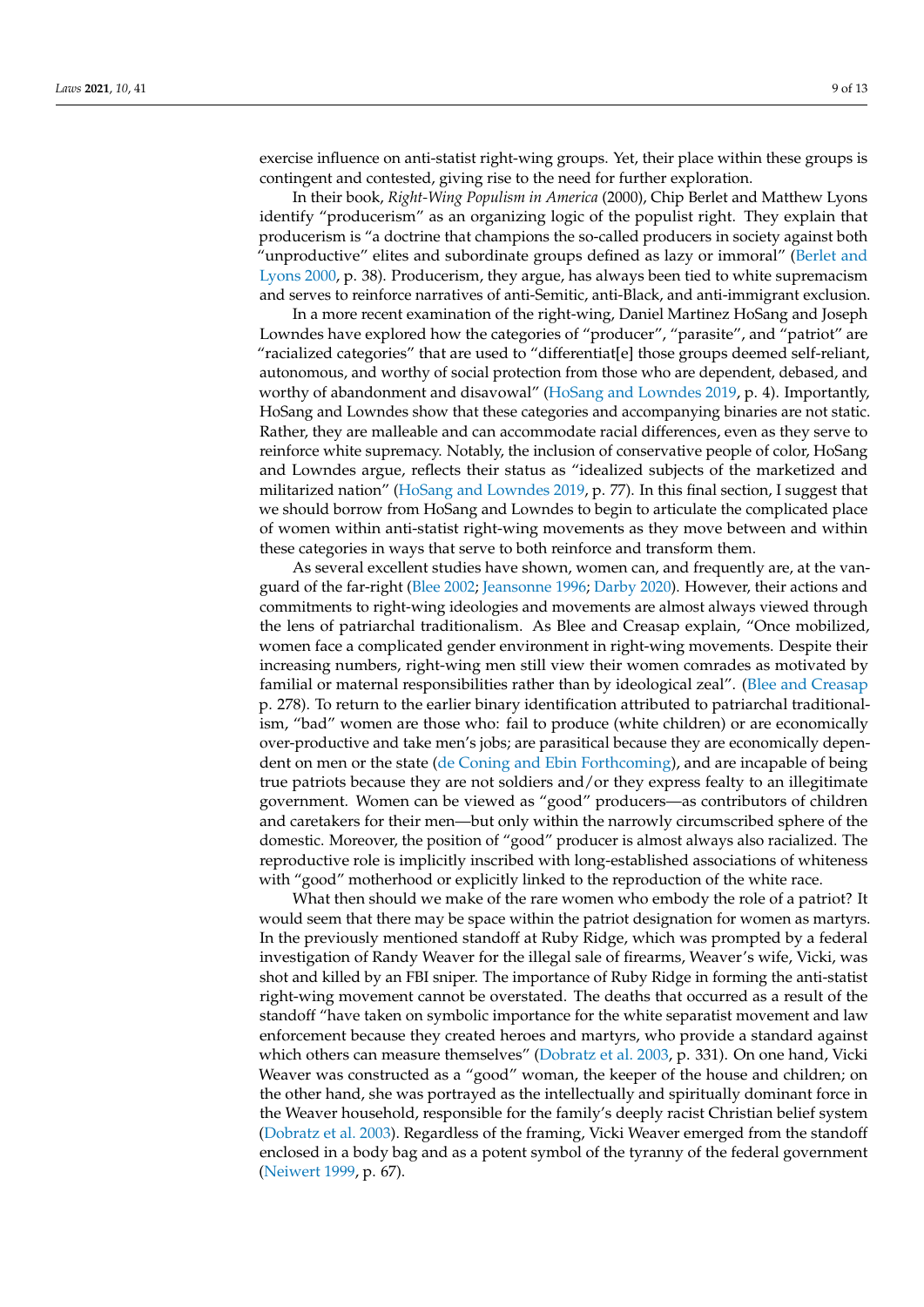Unlike Vicki Weaver, Ashli Babbitt was not killed by a sniper in her home while holding an infant. Rather, she was killed as she, along with hundreds of other insurgents, breached the Capitol building in an attempt to halt the certification of the winner of the United States presidential election by the legislature. Babbitt's actions put her, quite literally, at the front of an anti-statist mobilization. Moreover yet, her death may well follow a similar trajectory to Vicki Weaver's in far-right mythology. Should this occur and Babbitt is sanctified as a martyr, it will likely be accompanied by a general reframing of her as a "good" woman. Already we see this process taking place in media accounts of her life, which have focused on humanizing her and constructing her as a sympathetic figure with a family who loved her [\(Barry et al.](#page-11-0) [2021;](#page-11-0) [Jamison et al.](#page-11-27) [2021\)](#page-11-27).

The sacrifice required to become a "good" patriot-martyr is extreme. However, even suffering a violent death at the hands of government agents is not a guarantee of inclusion for all women. Take, for example, the case of Korryn Gaines, a Black woman who identified as a sovereign Citizen and was killed in a confrontation with police.<sup>[4](#page-10-3)</sup> Gaines encountered the police when they came to her home to serve her a warrant for failing to appear in court for a traffic violation; she refused entry to the police and indicated she was armed. Roughly six hours later, she was shot and killed by police [\(Lowery](#page-12-23) [2016\)](#page-12-23). Like Vicki Weaver, Gaines ended her standoff in a body bag. In the aftermath of her death, examinations of her social media accounts indicated she identified with the sovereign Citizen movement [\(Anderson](#page-11-28) [and Mbakwe](#page-11-28) [2016;](#page-11-28) [Crockett](#page-11-29) [2016\)](#page-11-29).

While Gaines's name appears on a comprehensive list of sovereign citizens, who engaged in violent confrontations with law enforcement compiled by the scholar Christine [Sarteschi](#page-12-10) [\(2020\)](#page-12-10), I was not introduced to her story, not through the scholarship on antistatist movements. Rather, it was in *Making All Black Lives Matter*, Barbara [Ransby'](#page-12-24)s [\(2018\)](#page-12-24) history of the ongoing Movement for Black Lives, that I first encountered Gaines. Ransby details how Gaines was killed after a seven-hour standoff and denounced as crazy, while the Malheur Occupation was allowed to drag on for over a month without a shot fired. The occupiers were identified as economically aggrieved patriots (for Malheur occupation, see also [Gallaher](#page-11-16) [2016\)](#page-11-16). Gaines is not widely recognized by the anti-statist right as one of its female martyrs; rather, she is claimed by the Movement for Black Lives as a representative of the racialized and gendered police violence Black women face. Thus, it would seem that, while the category of patriot can accommodate racial difference and gender difference to some degree, only some women are afforded the capacity to become "idealized subjects" in their performance of the martyred patriot.

Given the influence and importance of masculinized tropes of the warrior/soldier in forming anti-statist right-wing movements, it should come as little surprise that the category of patriot largely excludes women. Future research should be done to further explicate the conditions under which some women may operate as patriots outside of the constraints imposed by either martyrdom or domesticity. Moreover, we should interrogate how some women are and are not granted access to the category of patriot and what distinguishes those who are martyred from those who are not. Additionally, more remains to be understood about what draws women to groups that either implicitly or explicitly reject them. Felicia Konold's claims of membership in the Proud Boys raises interesting questions, as the Proud Boys have staked much of their identity on being an exclusively male organization [\(Hegeman](#page-11-23) [2021\)](#page-11-23). If Konold's assertions are borne out, her case may open the door to further investigations into the motivations behind women's membership in and support of anti-statist right-wing groups.

#### **6. Conclusions**

The heterogeneity of anti-statist right-wing groups imposes limitations on any analysis that seeks to synthesize the ideologies and threats at work within the movement as a whole. By flattening these groups and treating them as parts of a whole, I have necessarily omitted important distinctions and differences within and between these groups. These distinctions are worthy of our attention. There is a need for in-depth, granular studies of the threat to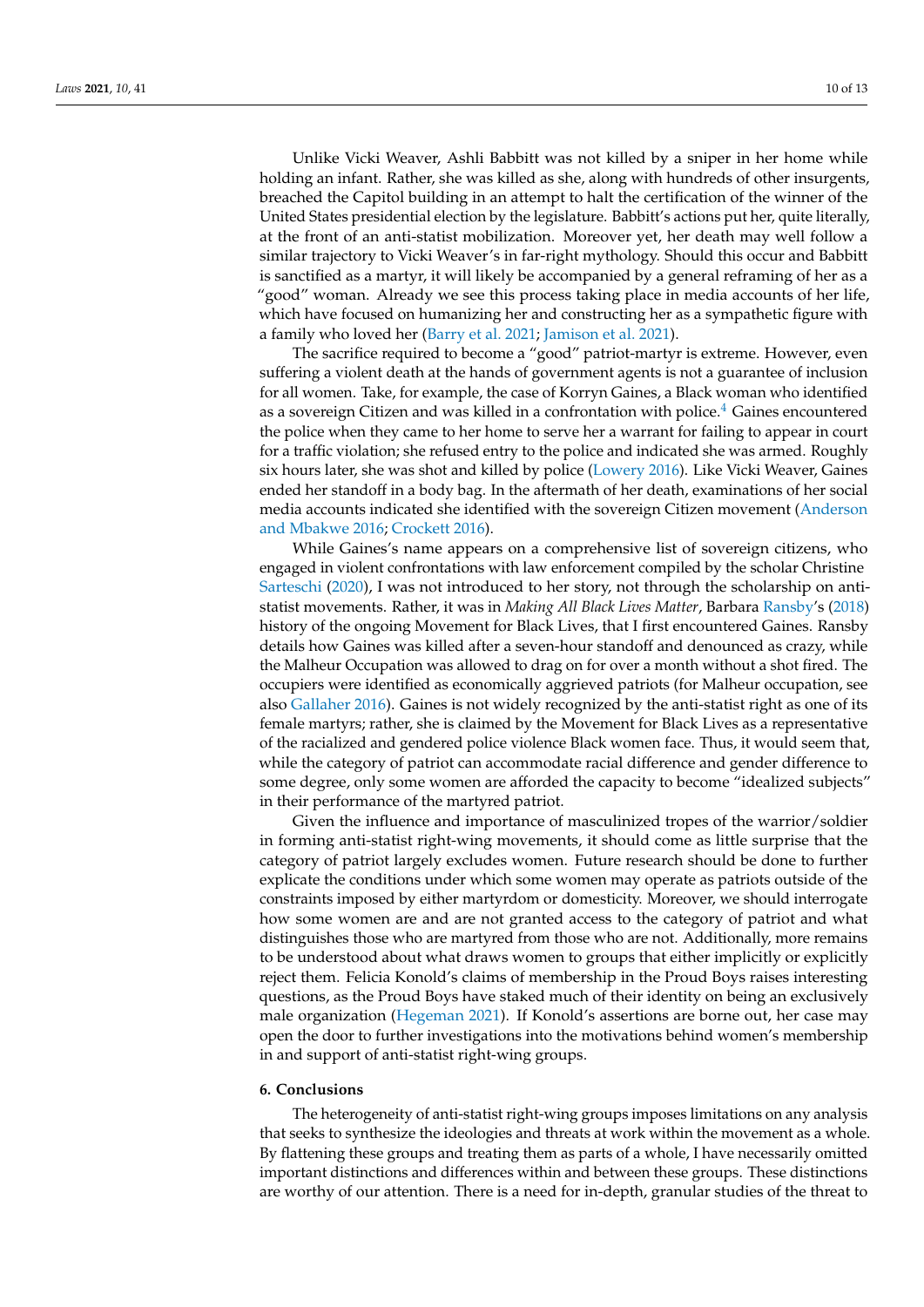and roles for women created by discrete groups. My intent in generalizing the ideological and membership particularities of these groups has been: (1) to show male supremacism is a constitutive part of the anti-statist right and all of its corresponding movements; and (2) to identify the significant and real threats posed to women as well as people of color and other historically marginalized groups whose rights are, in large part, dependent on the federal government. As we enter into a new phase of right-wing movement building and mobilization, scholars and activists alike should seek to better understand male supremacism within the anti-statist right and take the dangers of gendered violence from anti-statist right-wing groups seriously.

From the origins of the modern militia and sovereign citizens movements to the shared conviction that the federal government is illegitimate, the anti-statist right is premised on a belief in the supremacy of men over women. The threat of violence to women and those who "fail" to perform their ascribed gender or sexual orientation is never far behind, and it stems directly from the political and social views of the anti-statist right. The entrenched categories of "producer", "patriot", and "parasite" are also intimately and inextricably tied to racial hierarchies and supremacist beliefs. Whether as a result of popular nullification and the devolution of law enforcement to the hyper-local, the binary construction of "good" and "bad" women, who are worthy or unworthy of protection, or the repudiation of the federal government's obligation to enforce Congressional legislation and the Fourteenth Amendment, the anti-statist right-wing presents several legal and political challenges to the provision and enforcement of equal rights for women and members of historically marginalized and oppressed groups. Future research should engage not only with the dangers to equal rights and the symbolic and real threats against women posed by antistatist ideology and activism but also with the threats posed by anti-statist right-wing women to the state and the rights of others.

**Funding:** This research received no external funding.

**Institutional Review Board Statement:** Not applicable.

**Informed Consent Statement:** Not applicable.

**Data Availability Statement:** Not applicable.

**Conflicts of Interest:** The author declares no conflict of interest.

# **Notes**

- <span id="page-10-0"></span><sup>1</sup> A recent analysis based on 377 individuals arrested or charged concerning the attack on the Capitol found "like earlier protesters, they are 95 percent white and 85 percent male". The analysis also found that the protestors were more affluent than the researchers had anticipated and were motivated by xenophobia, not economic precarity [\(Pape](#page-12-1) [2021\)](#page-12-1).
- <span id="page-10-1"></span><sup>2</sup> According to the Southern Poverty Law Center, the number of hate groups reached an all-time high in 2018 and decreased in 2019 and 2020. This decrease, however, was accompanied by a consolidation of right-wing groups and the move to online activity prompted, in no small part, by the coronavirus pandemic [\(Southern Poverty Law Center](#page-12-25) [SPLC;](#page-12-25) [Jones et al.](#page-12-5) [2020\)](#page-12-5).
- <span id="page-10-2"></span>3 sovereign citizens hold that the Fourteenth Amendment "created a form of second-class citizenship, less empowered and more subject to the federal government, which is seen as distinct from the state-centered form of citizenship articulated in the Constitution". Following a set of obscure procedures, sovereigns further believe they can "opt-out of Fourteenth Amendment citizenship" [\(Berger](#page-11-15) [2016,](#page-11-15) p. 3).
- <span id="page-10-3"></span>4 It should be noted that there is a Black contingent of sovereign citizens, who identify as "Moorish sovereign citizens". According to the Southern Poverty Law Center, "Moorish sovereigns espouse an interpretation of sovereign doctrine that African Americans constitute an elite class within American society with special rights and privileges that convey on them a sovereign immunity placing them beyond federal and state authority" [\(Southern Poverty Law](#page-12-26) [Center](#page-12-26) [SPLC\)](#page-12-26). Not enough is known about Gaines's identification to assert whether she identified with the Moorish sovereign Citizen off-shoot group. As [Sarteschi](#page-12-10) [\(2020\)](#page-12-10) notes, identifying the only two scholarly articles on the topic, there is a real dearth of scholarship on the group altogether.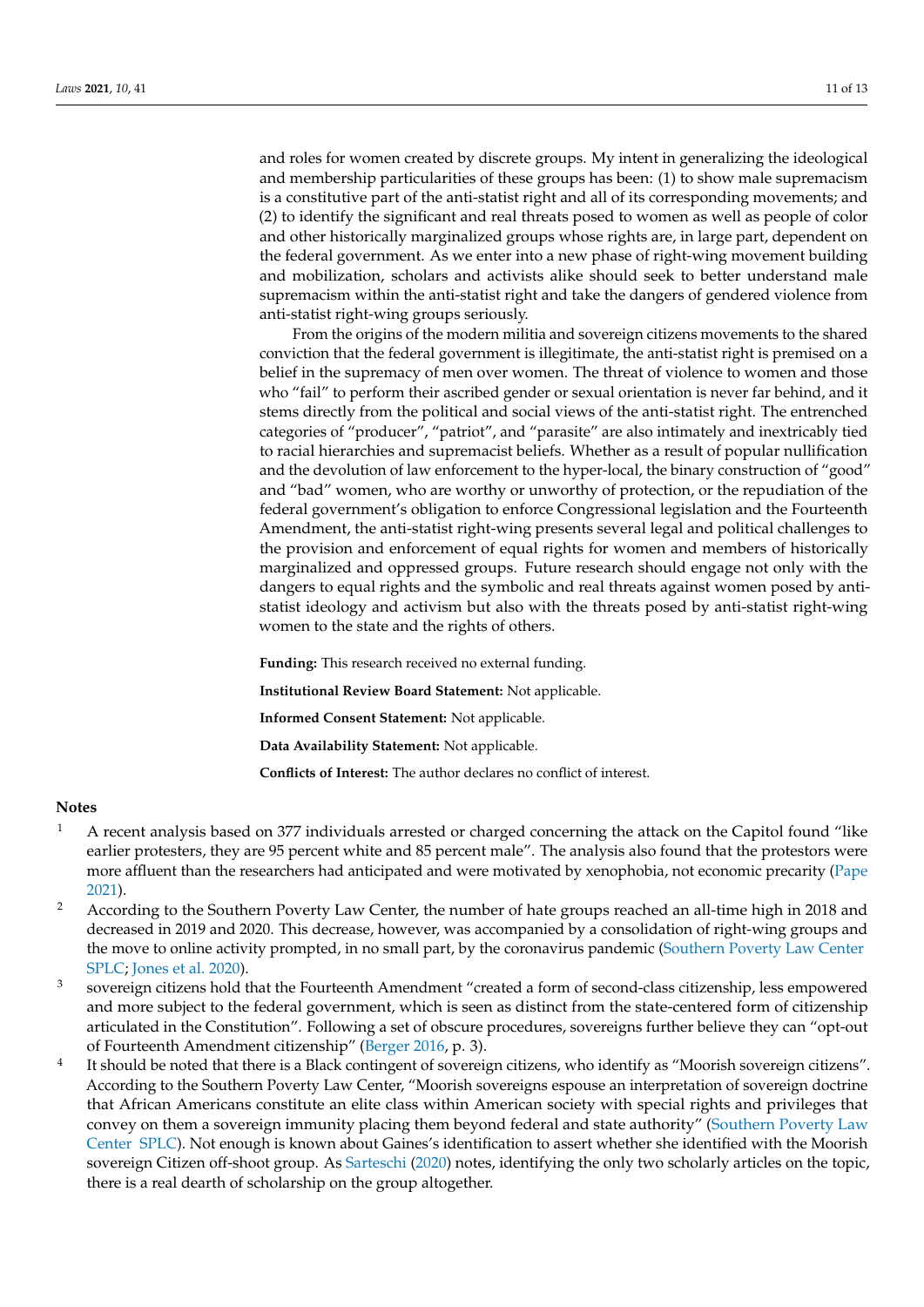## **References**

- <span id="page-11-28"></span>Anderson, Jessica, and Christiana Amarachi Mbakwe. 2016. Korryn Gaines Was Passionate about Beliefs, Anticipated Violent Confrontation with Police. *Baltimore Sun*. August 5. Available online: [https://www.baltimoresun.com/news/crime/bs-md-co](https://www.baltimoresun.com/news/crime/bs-md-co-korryn-gaines-profile-20160804-story.html)[korryn-gaines-profile-20160804-story.html](https://www.baltimoresun.com/news/crime/bs-md-co-korryn-gaines-profile-20160804-story.html) (accessed on 5 March 2021).
- <span id="page-11-2"></span>Auger, Vincent A. 2020. Right-Wing Terror: A Fifth Global Wave? *Perspectives on Terrorism* 14: 87–97. [\[CrossRef\]](http://doi.org/10.2307/26918302)
- <span id="page-11-17"></span>Barkun, Michael. 1997. *Religion and the Racist Right*. Chapel Hill: University of North Carolina Press.
- <span id="page-11-0"></span>Barry, Ellen, Nicholas Bogel-Burroughs, and Dave Philipps. 2021. Woman Killed in Capitol Embraced Trump and QAnon. *The New York Times*. January 8. Available online: <https://www.nytimes.com/2021/01/07/us/who-was-ashli-babbitt.html> (accessed on 1 March 2021).
- <span id="page-11-1"></span>Bates, Lydia. 2021. Patriarchal Violence: Misogony from the Far-Right to the Mainstream. *Southern Poverty Law Center*. February 1. Available online: <https://www.splcenter.org/news/2021/02/01/patriarchal-violence-misogyny-far-right-mainstream> (accessed on 5 March 2021).
- <span id="page-11-15"></span><span id="page-11-4"></span>Belew, Kathleen. 2019. *Bring the War Home: The White Power Movement and Paramilitary America*. Cambridge: Harvard University Press. Berger, James. 2016. *Without Prejudice: What Sovereign Citizens Believe*. Washington: G.W. Program on Extremism.
- <span id="page-11-19"></span>Berlet, Chip, and Matthew Lyons. 2000. *Right-Wing Populism in America: Too Close for Comfort*. New York: Guilford Press.
- <span id="page-11-18"></span>Berlet, Chip, and Spencer Sunshine. 2019. Rural Rage: The Roots of Right-Wing Populism in the United States. *The Journal of Peasant Studies* 46: 480–513. [\[CrossRef\]](http://doi.org/10.1080/03066150.2019.1572603)
- <span id="page-11-12"></span>Berlet, Chip. 2004. Militias in the Frame. *Contemporary Sociology* 33: 514–21. [\[CrossRef\]](http://doi.org/10.1177/009430610403300506)
- <span id="page-11-7"></span>Blee, Kathleen M. 2002. *Inside Organized Racism*. Berkeley: University of California Press.
- <span id="page-11-13"></span>Blee, Kathleen M., and Kimberly A. Creasap. 2010. Conservative and Right-Wing Movements. *Annual Review of Sociology* 36: 269–86. [\[CrossRef\]](http://doi.org/10.1146/annurev.soc.012809.102602)
- <span id="page-11-22"></span>Bogel-Burroughs, Nicholas, Shaila Dewan, and Kathleen Gray. 2020. F.B.I. Says Michigan Anti-Government Group Plotted to Kidnap Gov. Gretchen Whitmer. *The New York Times*. October 8. Available online: [https://www.nytimes.com/2020/10/08/us/gretchen](https://www.nytimes.com/2020/10/08/us/gretchen-whitmer-michigan-militia.html)[whitmer-michigan-militia.html](https://www.nytimes.com/2020/10/08/us/gretchen-whitmer-michigan-militia.html) (accessed on 4 March 2021).
- <span id="page-11-11"></span>Cooter, Amy. 2013. Americanness, Masculinity, and Whiteness: How Michigan Militia Men Navigate Evolving Social Norms. Ph.D. dissertation, University of Michigan, Ann Arbor, MI, USA. Available online: <https://www.amycooter.com/research.html> (accessed on 19 February 2021).
- <span id="page-11-29"></span>Crockett, Stephen A., Jr. 2016. Korryn Gaines May Have Been a Sovereign Citizen. Here's What You Need to Know. *The Root*. Available online: <https://www.theroot.com/korryn-gaines-may-have-been-a-sovereign-citizen-here-s-1790856308> (accessed on 4 March 2021).
- <span id="page-11-8"></span>Darby, Seward. 2020. *Sisters in Hate*. New York: Little Brown and Company.
- <span id="page-11-25"></span>de Coning, Alexis, and Chelsea Ebin. Forthcoming. Men's Rights Activists, Personal Responsibility, and the End of Welfare. In *Male Supremacism in the United States: From Patriarchal Traditionalism to Misogynist Incels and the Alt-Right*. Edited by A. di Branco, E. Carian and C. Ebin. New York: Routledge.
- <span id="page-11-5"></span>DeCook, Julia Rose. 2020. Trust Me, I'm Trolling: Irony and the Alt-Right's Political Aesthetic. *M/C Journal* 23. [\[CrossRef\]](http://doi.org/10.5204/mcj.1655)
- <span id="page-11-26"></span>Dobratz, Betty A., Stephanie L. Shanks-Meile, and Danelle Hallenbeck. 2003. What Happened on Ruby Ridge: Terrorism or Tyranny? *Symbolic Interaction* 26: 315–42. [\[CrossRef\]](http://doi.org/10.1525/si.2003.26.2.315)
- <span id="page-11-21"></span>Farbman, Daniel. 2019. Reconstructing Local Government, 70 Vanderbilt Law Review 413. Available online: [https://scholarship.law.](https://scholarship.law.vanderbilt.edu/vlr/vol70/iss2/1) [vanderbilt.edu/vlr/vol70/iss2/1](https://scholarship.law.vanderbilt.edu/vlr/vol70/iss2/1) (accessed on 22 February 2021).
- <span id="page-11-9"></span>Ferber, Abby L. 1998. *White Man Falling: Race, Gender, and White Supremacy*. Lanham: Rowman & Littlefield Publishers.
- <span id="page-11-10"></span>Gallaher, Carolyn. 2003. *On the Fault Line: Race, Class, and the American Patriot Movement*. Lanham: Rowman & Littlefield Publishers.
- <span id="page-11-16"></span>Gallaher, Carolyn. 2016. Placing the Militia Occupation of the Malheur National Wildlife Refuge in Harney County, Oregon. *ACME: An International Journal for Critical Geographies* 15: 293–308. Available online: [https://www.acme-journal.org/index.php/acme/](https://www.acme-journal.org/index.php/acme/article/view/1312) [article/view/1312](https://www.acme-journal.org/index.php/acme/article/view/1312) (accessed on 1 March 2021).
- <span id="page-11-3"></span>Gordon, Linda. 2017. *The Second Coming of the KKK: The Ku Klux Klan of the 1920s and the American Political Tradition*, Illustrated ed. New York: Liveright.
- <span id="page-11-23"></span>Hegeman, Roxana. 2021. Woman Charged in Capitol Melee Says Proud Boys Recruited Her. *Associated Press*. February 16. Available online: <https://wgnradio.com/news/national/woman-charged-in-capitol-melee-says-proud-boys-recruited-her/> (accessed on 1 March 2021).
- <span id="page-11-24"></span>HoSang, Daniel Martinez, and Joseph Lowndes. 2019. *Producers, Parasites, Patriots*. Minneapolis: University of Minnesota Press.
- <span id="page-11-14"></span>Jackson, Sam. 2019a. A Schema of Right-Wing Extremism in the United States. International Centre of Counter-Terrorism. *The Hague*. October. Available online: <https://icct.nl/publication/a-schema-of-right-wing-extremism-in-the-united-states/> (accessed on 22 February 2021).
- <span id="page-11-20"></span>Jackson, Sam. 2019b. 'Nullification through Armed Civil Disobedience': A Case Study of Strategic Framing in the Patriot/Militia Movement. *Dynamics of Asymmetric Conflict* 12: 90–109. [\[CrossRef\]](http://doi.org/10.1080/17467586.2018.1563904)
- <span id="page-11-27"></span>Jamison, Peter, Hannah Natanson, John Woodrow Cox, and Alex Horton. 2021. 'The Storm Is Here': Ashli Babbitt's Journey from Capital 'Guardian' to Invader. *Washington Post*. Available online: [https://www.washingtonpost.com/dc-md-va/2021/01/09](https://www.washingtonpost.com/dc-md-va/2021/01/09/ashli-babbitt-capitol-shooting-trump-qanon/) [/ashli-babbitt-capitol-shooting-trump-qanon/](https://www.washingtonpost.com/dc-md-va/2021/01/09/ashli-babbitt-capitol-shooting-trump-qanon/) (accessed on 4 March 2021).
- <span id="page-11-6"></span>Jeansonne, Glen. 1996. Women of the Far Right: The Mothers' Movement and World War II. Chicago: University of Chicago Press.